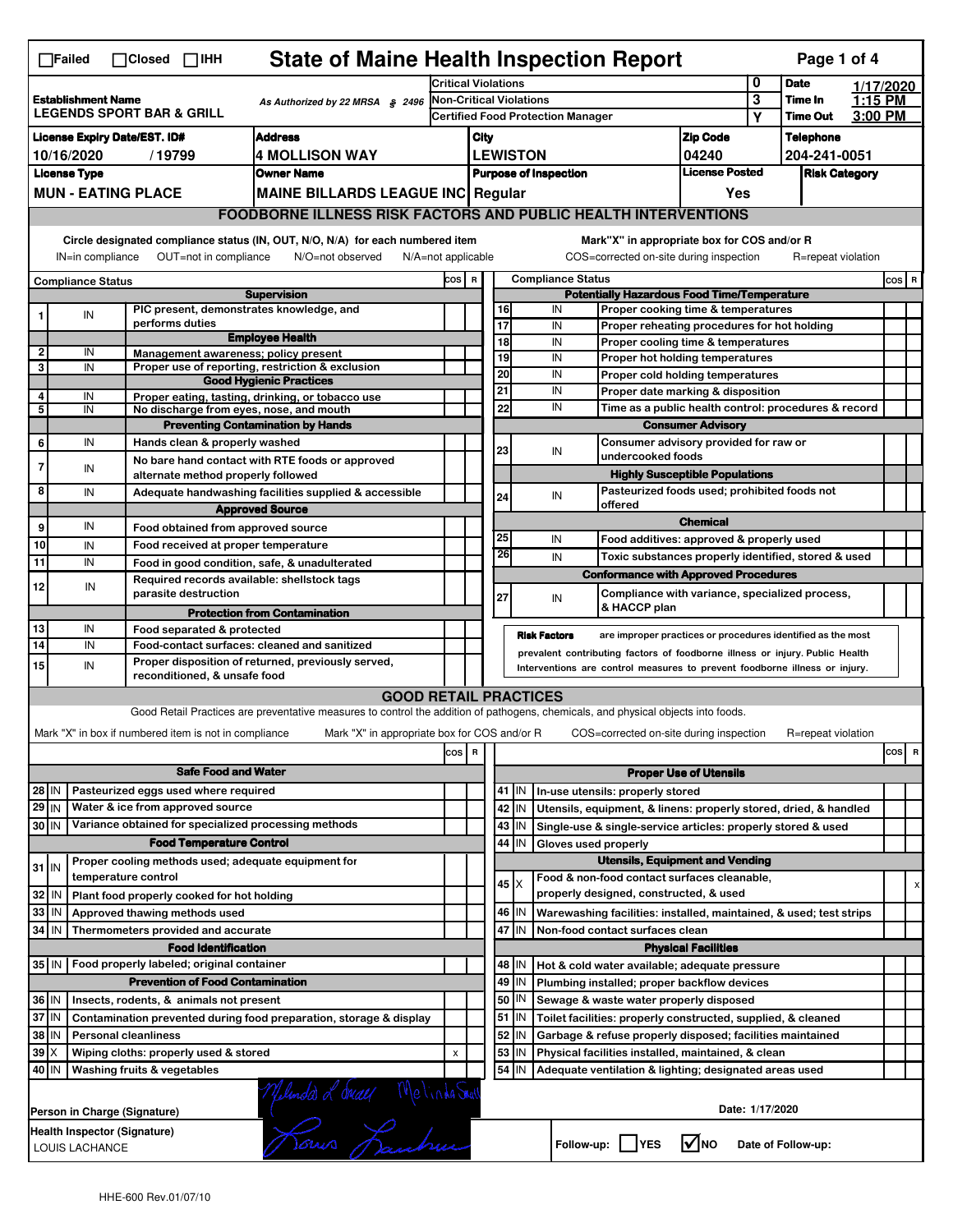| <b>State of Maine Health Inspection Report</b><br>Page 2 of 4     |                                         |                      |                                 |                   |                           |                                  |  |  |  |
|-------------------------------------------------------------------|-----------------------------------------|----------------------|---------------------------------|-------------------|---------------------------|----------------------------------|--|--|--|
| <b>Establishment Name</b><br><b>LEGENDS SPORT BAR &amp; GRILL</b> |                                         |                      | As Authorized by 22 MRSA        | 1/17/2020<br>Date |                           |                                  |  |  |  |
| License Expiry Date/EST. ID#<br>10/16/2020<br>/19799              | <b>Address</b><br><b>4 MOLLISON WAY</b> |                      | City / State<br><b>LEWISTON</b> | /ME               | <b>Zip Code</b><br>104240 | <b>Telephone</b><br>204-241-0051 |  |  |  |
|                                                                   | <b>Temperature Observations</b>         |                      |                                 |                   |                           |                                  |  |  |  |
| Location                                                          | Temperature                             |                      |                                 | <b>Notes</b>      |                           |                                  |  |  |  |
| Chlorine solution                                                 | 50-99 ppm                               | Sanitizer bucket     |                                 |                   |                           |                                  |  |  |  |
| Hard boiled egg                                                   | $34*$                                   | Reach in #2 (bottom) |                                 |                   |                           |                                  |  |  |  |
| Air temp                                                          | $40*$                                   | 3 door bar cooler    |                                 |                   |                           |                                  |  |  |  |

| Hi temp dish machine | $148*/180*$ | Wash/rinse                |
|----------------------|-------------|---------------------------|
| Water                | $112*$      | Hand wash sink (restroom) |
| Mac n cheese         | $39*$       | Coke cooler               |
| Water                | 114         | Hand wash sink (kitchen)  |
| Ground beef          | $36^{\ast}$ | Walk in cooler            |
| Blue cheese          | $35^{\ast}$ | Reach in #2 (top)         |
| Jalapeno             | $41*$       | Reach in (top)            |

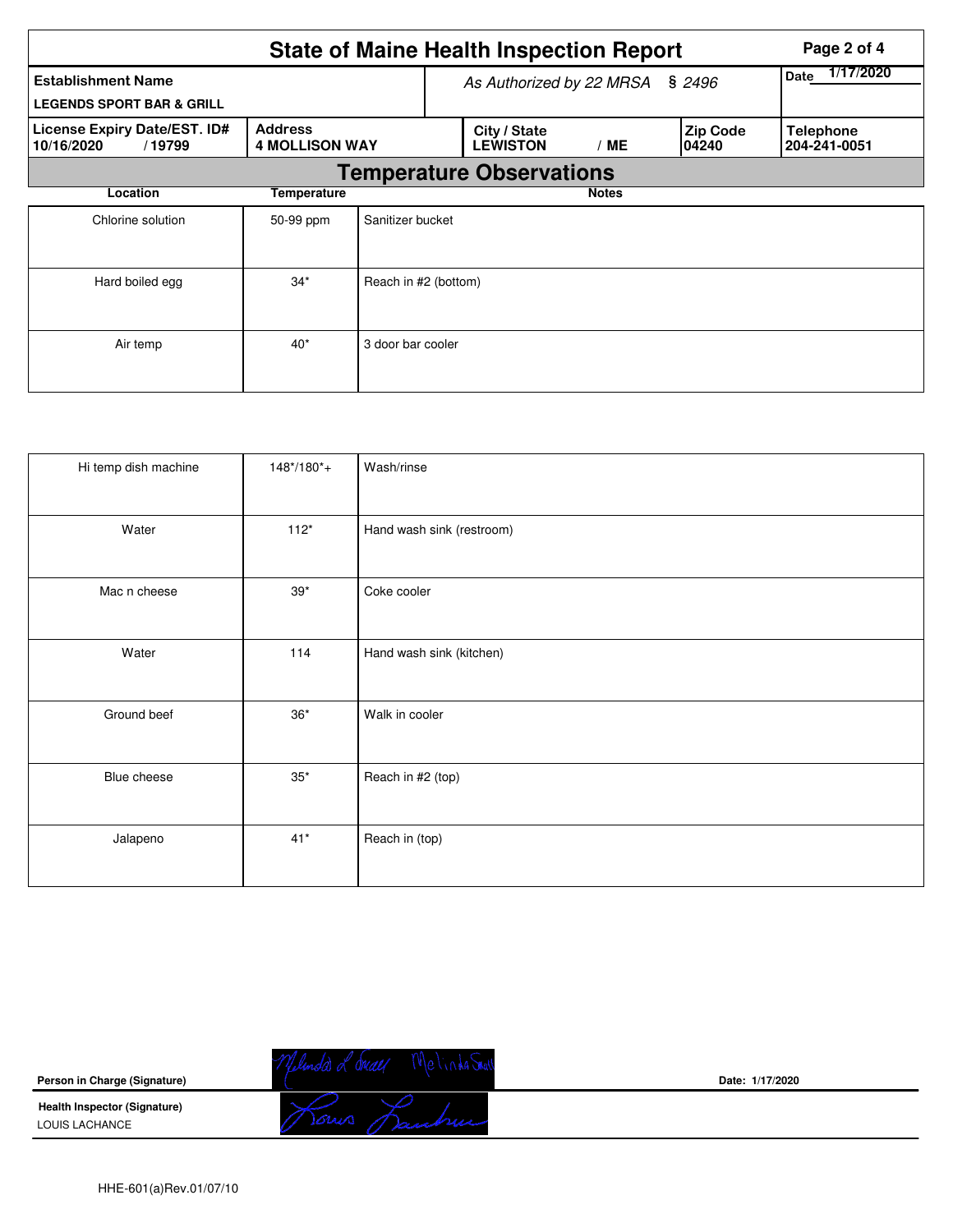|                                                                                                                                                    | Page 3 of 4                             |                                 |           |                          |  |  |  |  |
|----------------------------------------------------------------------------------------------------------------------------------------------------|-----------------------------------------|---------------------------------|-----------|--------------------------|--|--|--|--|
| <b>Establishment Name</b><br><b>LEGENDS SPORT BAR &amp; GRILL</b><br>License Expiry Date/EST. ID#                                                  | 1/17/2020<br>Date                       |                                 |           |                          |  |  |  |  |
| 10/16/2020<br>/19799                                                                                                                               | <b>Address</b><br><b>4 MOLLISON WAY</b> | City / State<br><b>LEWISTON</b> | <b>ME</b> | <b>Zip Code</b><br>04240 |  |  |  |  |
| <b>Observations and Corrective Actions</b>                                                                                                         |                                         |                                 |           |                          |  |  |  |  |
| Violations cited in this report must be corrected within the time frames below, or as stated in sections<br>8-405.11 and 8-406.11 of the Food Code |                                         |                                 |           |                          |  |  |  |  |

39: 3-304.14.(B).(1): N: Wiping cloths used for wiping counters and other equipment surfaces not held between uses in a chemical sanitizer.

INSPECTOR NOTES: Multiple soiled wiping cloths held on food contact surfaces. Store wiping cloths in chemical sanitizer. \*COS

45: 4-101.19: N: Nonfood contact surfaces of equipment that requires frequent cleaning not constructed of a corrosion-resistant, nonabsorbent, and smooth material.

INSPECTOR NOTES: \*\*REPEAT\*\* Wood surface at bar unsealed and is retaining spilt liquids that can harbor bacteria. Seal to be smooth and easily cleanable.

45: 4-204.16: N: Beverage tubing and/or cold plate improperly installed in contact with stored ice.

INSPECTOR NOTES: Ice as drink ingredient in contact with beverage tubing and hoses. Use food grade container to seperate beverage ice and cooling ice.